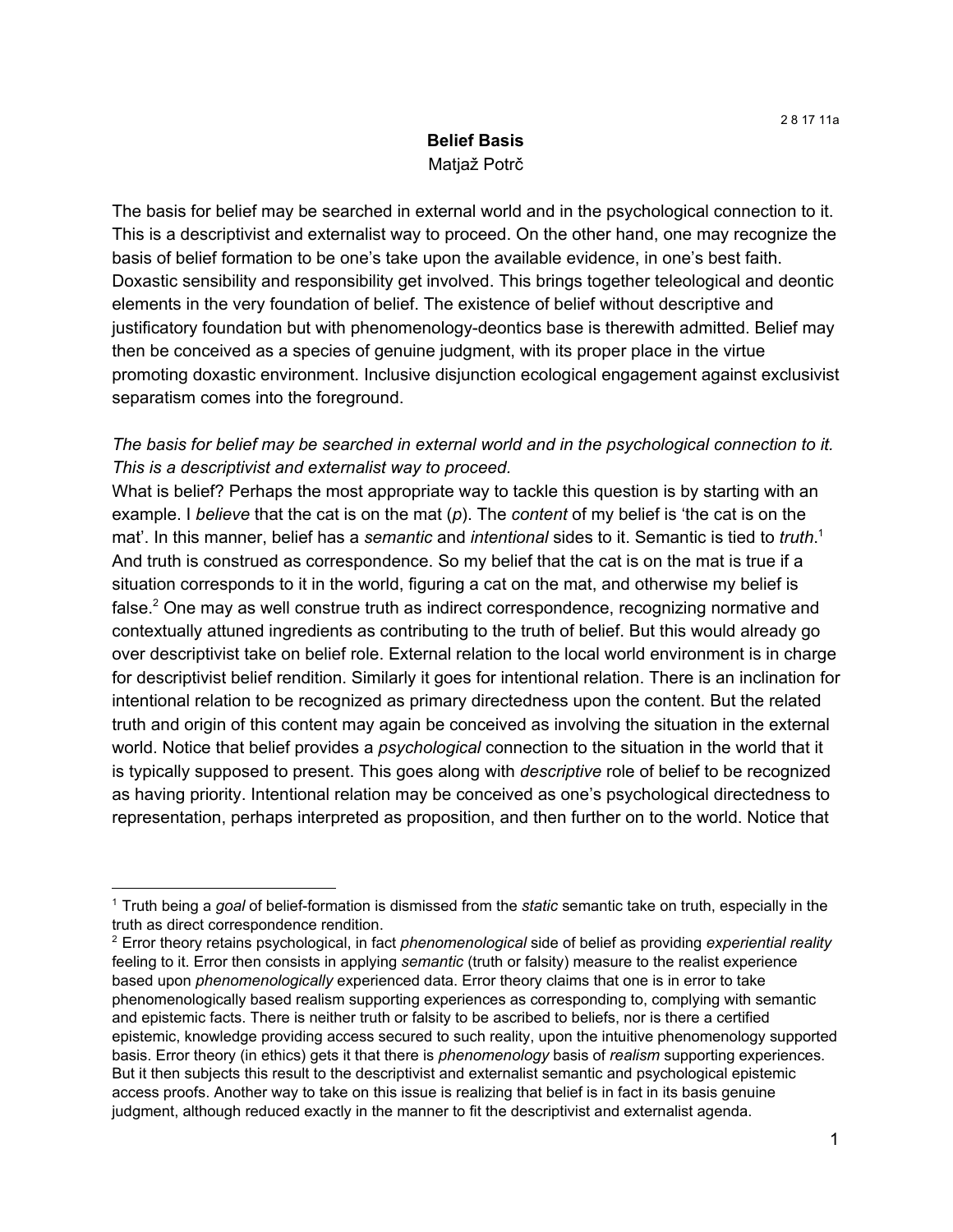proposition is a counterpart to judgment.<sup>3</sup> A relation of proposition to the situation in the world corresponding to it may then be aimed for. Propositions are therewith closer to the *descriptive* role of language than are the judgments, which introduce other dimensions that do not have primarily to do with description and externalism, such as teleological aiming towards a goal, and deontic striving towards what ought to be achieved.

In this exercise, we aim at characterization of belief *basis*. This basis may be descriptive and externally supported, as we just claimed. But this happens at the expense of judgmental deep nature of belief.

## *On the other hand, one may recognize the basis of belief formation to be one's take upon the available evidence, in one's best faith.*

The formerly discussed basis of belief is adjusted to the *space of causes*. According to it, the relevant input comes from the external world, complying to what is perceived in that world, and this is supposed to involve objects, middle sized dry goods. So, these objects are supposed to cause belief, to be in belief's prototypical basis. *Descriptive* form of belief is then supposed to correspond to that external atomistic information basis. There is cat out there, and my belief describes this cat involving fact. Notice that the cat is atomistically forthcoming, despite that it enters into what figures as a larger fact, and that belief describes the situation. Even if you think about the cat while it isn't in your vicinity, the same atomistic causal and descriptive arrangement stays in place.

Here is another way of approaching belief basis. There is *evidence* that one possesses for one's belief, either forthcoming from one's perception or from one's memory<sup>4</sup>. This evidence now figures as a *reason*, and not as a cause (as it did in the former arrangement) to form the belief. Now reason, in counter distinction to cause, naturally acts in the *space of reasons*, which differently to the causal story, constitutively involves *normativity*. This means that *evidence* which is the basis for belief-formation, gets automatically *evaluated* in direction whether it can be the basis for reliable, appropriate belief. In belief-formation, the evidence for belief as the cause for its coming upon the scene, serves as *reason* for belief formation, and in this direction it is evaluated, from one's normativity involving cognitive background. One automatically engages not just into forming belief upon the causally available evidence, but upon this evidence taken *in one's best faith*. This evaluative normative belief-formation dynamic activity relies not just upon causally or externally available matters, but as well upon what supports these as reasons for belief-formation from one's cognitive background. It is important that in all this, causal basis for belief formation gets disciplined through the entire holistic cognitive background that one possesses, adapting itself to the situation at hand.

<sup>&</sup>lt;sup>3</sup> Judgment in inferential relations took the form of Subject-Predicate (S-P). Inferences are then understood to be relations between S-P judgmental form of sentences. Fregean approach to logic and inferences dismissed judgments and adopted function-argument way to go, closer to propositions. There is difference between propositional and doxastic take on belief.

<sup>4</sup> Several years ago, Chisholm tried to made me attentive at the importance of memory.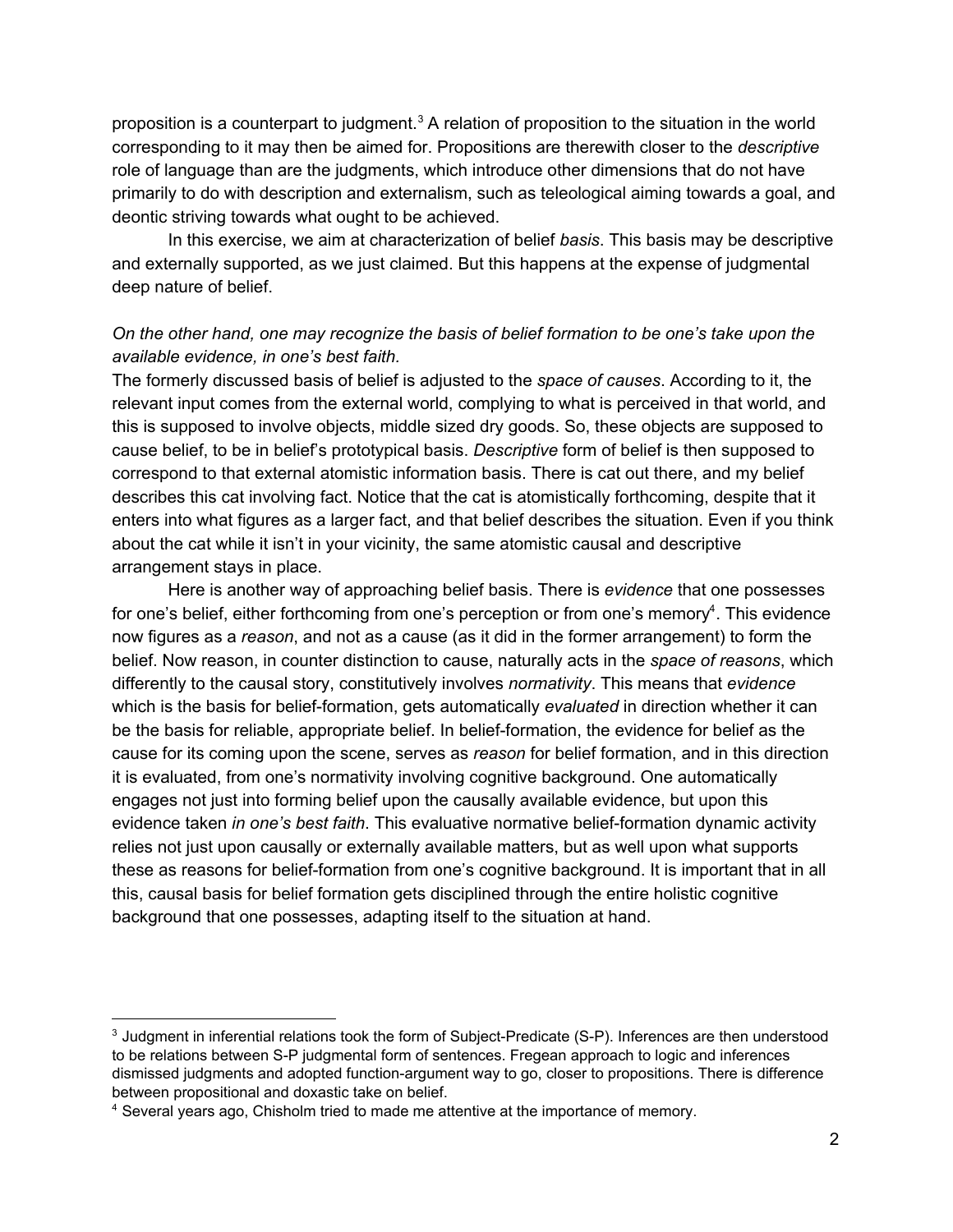There are other layers of belief-formation, but the basic one is that of *all-in ultima facie* doxastic seemings.<sup>5</sup> You primarily form your belief is based upon your seemings, which means on the basis of *phenomenological* data. This is of course *narrow* approach, involving consciousness, as opposed to the formerly discussed causal and descriptive externalism.

The *all-in* seemings means that you do not just rely upon the causal, and further on, upon the evidential information keyed to the situation at hand in a direct manner, but that in forming your belief you engage the background involving everything that you know, in a selective manner. This background, as we said, includes memory, and it includes all that you take to be your position in respect to what you learned from your pals, peers, teachers, from your community, appreciating as well that you may be involved into several communities: you are a father in respect to your family, teacher in respect to your students, habitant of the settlement where you live, and many more. All this background memory cognitive information, involving evaluation, forthcoming in an automatic manner, automatically *evaluates* evidence in what manner this one can figure as a *reason* for your belief being formed. If the background doesn't okay the evidence to figure as a reason for belief being formed, this will not happen.

*Ultima facie* seemings involve the settled phenomenological data. In perceptual situations, your seemings usually figure as ultimate seemings, unless you form some justified doubt in their respect. Whereas other beliefs, such as your moral or epistemic beliefs, may involve kind of *inferential* assessment. Notice now that this inferential assessment happens *automatically* again, from your background, where morphological content acts in supporting your seemings in direction of belief-formation.<sup>6</sup> The background chromatically illuminates the available evidence so that it gives it its *reasonish* weight in direction of belief-formation. Normative and evidential forces thereby work in tandem.

### *Sensibility and responsibility*

In respect to belief-formation, we talk about doxastic sensibility and about doxastic responsibility. Responsibility clearly involves deontic elements: if one is responsible, one ought to follow one's doxastic sensibility in forming one's belief. Notice that sensibility has primarily a qualitative, phenomenology basis to it. The same can be stipulated about responsibility, just that in its case there are normative and deontic underlying moments guided by the phenomenological basis.

Both doxastic sensibility and responsibility are effective through *seemings*, and this means *phenomenology*, through the qualitative experience into which one engages while one forms belief. We talk about *doxastic sensibility*, which applies to various forms of beliefs, such as epistemic or moral ones. In the first case then we can talk about epistemic sensibility, and in the second about moral sensibility.

One's doxastic *sensibility* consists of certain dispositions one possesses in respect to belief formation on the basis of one's available evidence, which means not ideally elaborated entire available evidence, but just the evidence that one is ready to assess on the basis of one's

<sup>&</sup>lt;sup>5</sup> In a moment, this will be presented as the number (4) goal of belief formation, the goal that one starts it, and that shows its directedness, aims, at the upper stages, goals, and their related rationalities all at work in assessing belief truth goal (1).

<sup>&</sup>lt;sup>6</sup> The automatic, momentary elaboration indicates dispositional nature of belief formation background.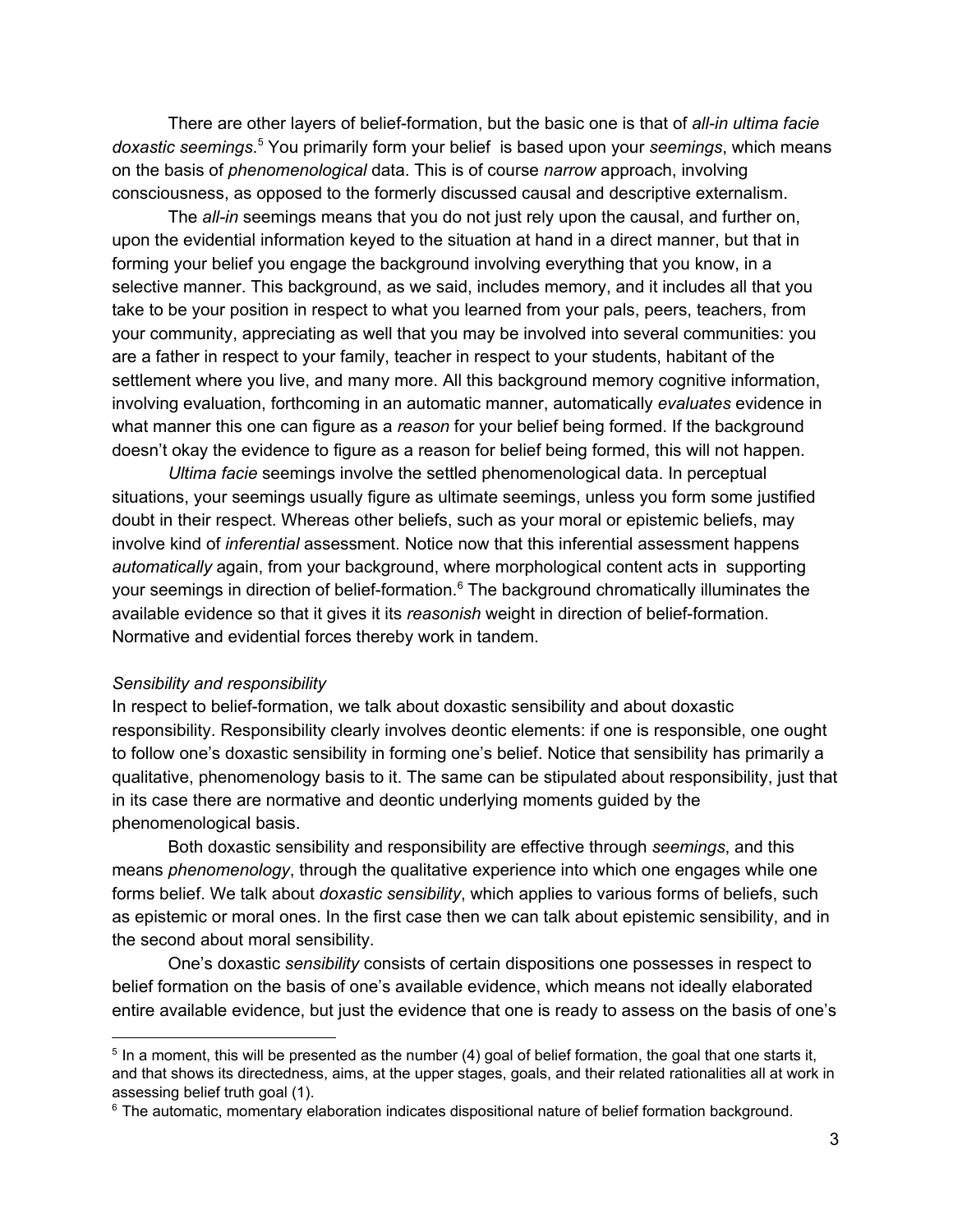all-in ultima facie seemings in respect to the matter at hand. This then justifies to stick to one's seemings and to be steadfast in cases of peer disagreement.<sup>7</sup> One is namely not in possession of the entire, ideally present evidence, but with evidence coming from one's sensibility and responsibility attuned competence.

Dispositions involved in one's doxastic *sensibility* comprise

.(1) doxastic *normative standards applying to the evidential support*. The evidence in question may as well involve reliabilist elements, under the transglobal reliabilism-evidentialism take. $8$  This is then compatible with our space of reasons approach to belief-formation, as opposed to the initially discussed and then opposed space of causes brand. Sensibility thus depends upon *normativity*, which goes contrary to descriptivist and externalist belief renditions. These normative standards, being an upshot of *dispositional* sensibility nature, exercise their influence from the cognitive background, without being exceptionless kind of norms.

.(2) *implicitly appreciated evidence*, which exercises its influence upon belief-formation, without though being explicitly articulable at the very moment as this is happening.

.(3) certain *empirical/normative doxastic entanglements*. These feature perception and categorization succeeding simultaneously in cases of bird-watching or wine-tasting. One forms judgment not just that this is a bird, but being an expert, one forms belief that this is a specific kind of bird, say a skylark.

One's doxastic sensibility, as noticed, consists of several, just mentioned dispositions. One is being able to properly apply normative standards to the available evidence, thereby evaluating this evidence. Along with this, there is as well disposition of applying to this evaluative momentaneous activity not just explicitly presented, but as well implicitly available background evidence, which is relevant for the matter at hand. In doing this, one is able, if the case allows it, to categorize and if needed evaluate available perceptual data.

The mentioned dispositions form *competence* in one's doxastic sensibility. That competence however is not full-proof in respect to possible *performance* errors. I may possess doxastic sensibility, yet may still not meet it in certain cases. My judgments or beliefs for a specific case may turn out to be *performance errors*, as I may realize afterwards. Monty Hall problem may figure such a case. Doxastic sensibility dispositions need and cannot be explicitly present to one's attention while exercising their effect. Doxastic *responsibility* does not imply inferential tractability. To the contrary, due to the useful cognitive performance limitations, belief formation has its main share coming from the background.

Doxastic sensibility supports evidential data in an indirect manner so that these phenomenological data can act as *reasons* in belief-formation. Just evidential data would not suffice for a belief being formed; one needs to evaluate these data through the mentioned forms

 $^7$  Notice that Henderson and others 2017 paper, from which we take characterization of sensibility elements deals with epistemic sensibility, whereas we take belief-formation in a more generic manner, appealing to doxastic sensibility, which involves epistemic sensibility as its sub-case, besides moral and aesthetic doxastic sensibilities, and more. Rational disagreement is the topics of the mentioned paper. We defend steadfast position, supported by the means-to-ends goals and subgoals, several rationalities involving layers.

<sup>&</sup>lt;sup>8</sup> Compare Potrc unpublished, Henderson and others 20017?, Henderson and others 2017. Transglobal evidentialism-reliabilism disciplines externalist and descriptivism leaning approach to belief-formation.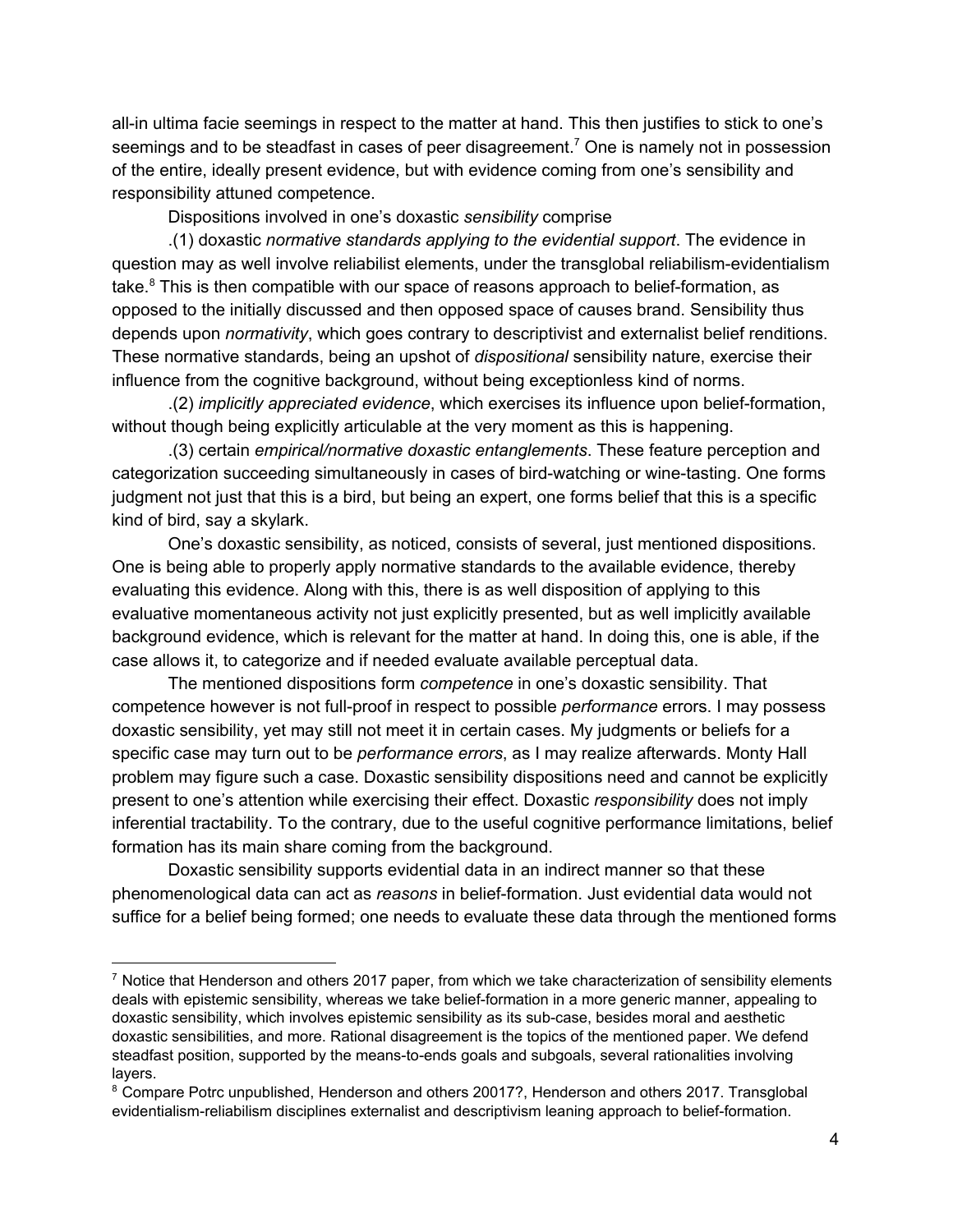of doxastic sensibility, in a responsible manner, although responsibility cannot be guaranteed or taken for granted either.

Doxastic seemings become reasons for a certain belief being formed once as the sensibility involving dispositions allow these seemings to chromatically illuminate the situation at hand.

#### *How does one form belief?*

We try to hastily reconstruct how one forms belief, upon which basis, and how one may proceed from that basis, what are the possible hurdles, the stations where things can stop or get into a wrong direction.<sup>9</sup>

First we reconstruct the overall belief formation sequence. Notice that this sequence is not just descriptive, but that it essentially involves normativity, teleology and deontic elements, as we will elaborate further on. Belief formation proceeds over a nested hierarchy of successive goals, along the means-to-ends stations of goals and subgoals. All of these are constitutively involved into a rational belief formation. The guidelines are that one should pursue the nearest subgoal beneath the targeted goal in order to get to that goal. There is as well the requirement that one should start with the lowest subgoal. Here is the hierarchy, in the opposite order:

First, we have (1) *truth goal*. Forming true belief is an uncontroversial matter: one would not be happy to entertain beliefs that aren't true, it would go against one's comfortable rationality complying feelings.

Doxastic agent is *situated* in several manners. First is the situatedness in respect to *agent's own body of total available evidence* for *p*. This leads to the subgoal: that believed propositions are *likely true*, given total available evidence. That's the (2) *goal of objective doxastic rationality*. This sub-goal supports the formation of the truth goal.

But the just mentioned sub-goal needs to be supported itself. Support comes from the further situatedness of doxastic agent, which has a specific *doxastic sensibility*. This one embodies one's own deep doxastic standards with respect to the matters of evidential support that believed propositions are likely true, according to one's own doxastic sensibility. We took a look at these standards in the previous sections where we singled out the normative points pertaining to doxastic sensibility. This is then the (3) *goal of sensibility-based subjective doxastic rationality*. This goal is there in support of the goal of objective doxastic rationality. But it is further supported by the situatedness of doxastic agent in the world. That situatedness involves forming beliefs in accordance with one's responsible-seeming, ultima facie all-in doxastic seemings. That's the station we are mainly concerned with here. It is the (4) *goal of experientially subjective doxastic rationality*. This goal is in support of the upper goal of sensibility based subjective doxastic rationality.

After this preliminary laying-out of the settings, we now turn the table, and try to indicate how belief gets formed along the just introduced stages. As the basis of belief formation, we first proceed from our experiential situatedness in the word, from (4) the goal of experiential subjective doxastic rationality. Notice that if one does not achieve this form of rationality, all the

<sup>&</sup>lt;sup>9</sup> These hurdles involving stations need still be elaborated, we actually just sketch their leaning points in this exercise.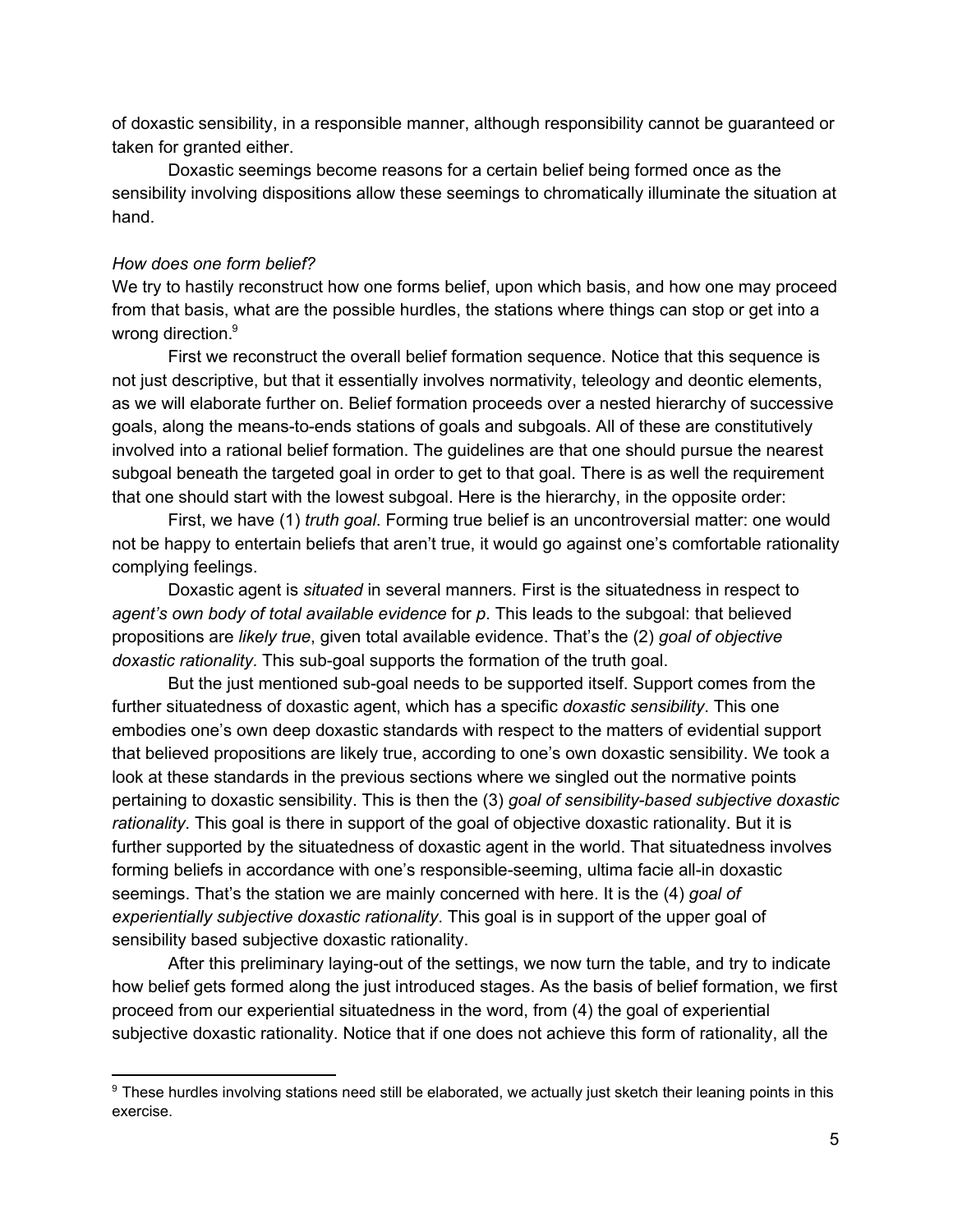subsequent proceedings will be blocked. But if one satisfies it, the goal (4) will lead to the goal (3), that of sensibility based subjective rationality. Here blocking may be forthcoming as well, but in the case it is superseded, the goal of (2) objective doxastic rationality will be supported. And again, satisfying its rationality, one will be able to support belief formation upper (1) truth goal. So truth goal does not come directly and immediately as descriptive and externalist approach to belief would have it, but it is an upshot from a nested hierarchy of goals and subgoals, involving different rationalities. All of this will normally not take lot of time. This is possible because of these goals supporting *reason* to form a belief become their support from the dispositional, already accumulated cognitive background, involving normative and factual stuff. A reason that automatically evaluates the encountered situation where belief is formed has its roots in the cognitive morphological content background, and it gets its effect upon the scene via chromatic illumination.

*This brings together teleological and deontic elements in the very foundation of belief.* Notice that the means to ends nested hierarchy which is at work in belief formation is teleological, by the very fact that it pursues several goals that are related in a certain several rationalities involving manner: the truth goal, the goal of objective doxastic rationality, the goal of subjective doxastic rationality and the goal of experiential subjective doxastic rationality. This clear *teleological* way to approach belief formation, and to account for constitution of belief, is *normatively* supported. The entanglement of teleology and normativity then leads to *reasons* that are in the background of belief-formation. In this manner, reasons can be acknowledged to be the basis of belief formation, as not coming from the space of causes (as descriptive and externalist account of belief would like it), but from the *space of reasons*. Teleology-normativity entanglement allows for this. Normative ingredients are to be found in various involved rationalities and as well in doxastic sensibility and responsibility.

The very foundation of belief features the goal of the experiential subjective doxastic rationality. Despite that belief-formation beginning usually proceeds automatically and momentarily (on the basis of cognitive dispositionally encoded background), things may eventually go wrong if one is not following normative requirement to evaluate the incoming material in one's best faith. Normative dimension is thus constitutively involved in these proceedings.<sup>10</sup>

## *The existence of belief without descriptive and justificatory foundation but with phenomenology-deontics base is therewith admitted.*

Once we realize means-to-ends hierarchy of embedded goals and subgoals to be constitutive for belief formation, along with its normativity, all this being effective in the space of reasons, this leaves in doubt descriptive and externalist rendering of belief, operating from the space of causes. The goal of belief is then not so much to describe, but actually to fall a judgment. Truth goal of belief then receives a quite different basis and role. Truth is figuring in teleological setting, and it is constitutively normatively supported and co-constituted.

<sup>&</sup>lt;sup>10</sup> Potrc principle claims that one is obligated to treat the incoming seemings, i.e. phenomenological data, that support belief formation, in one's best faith.